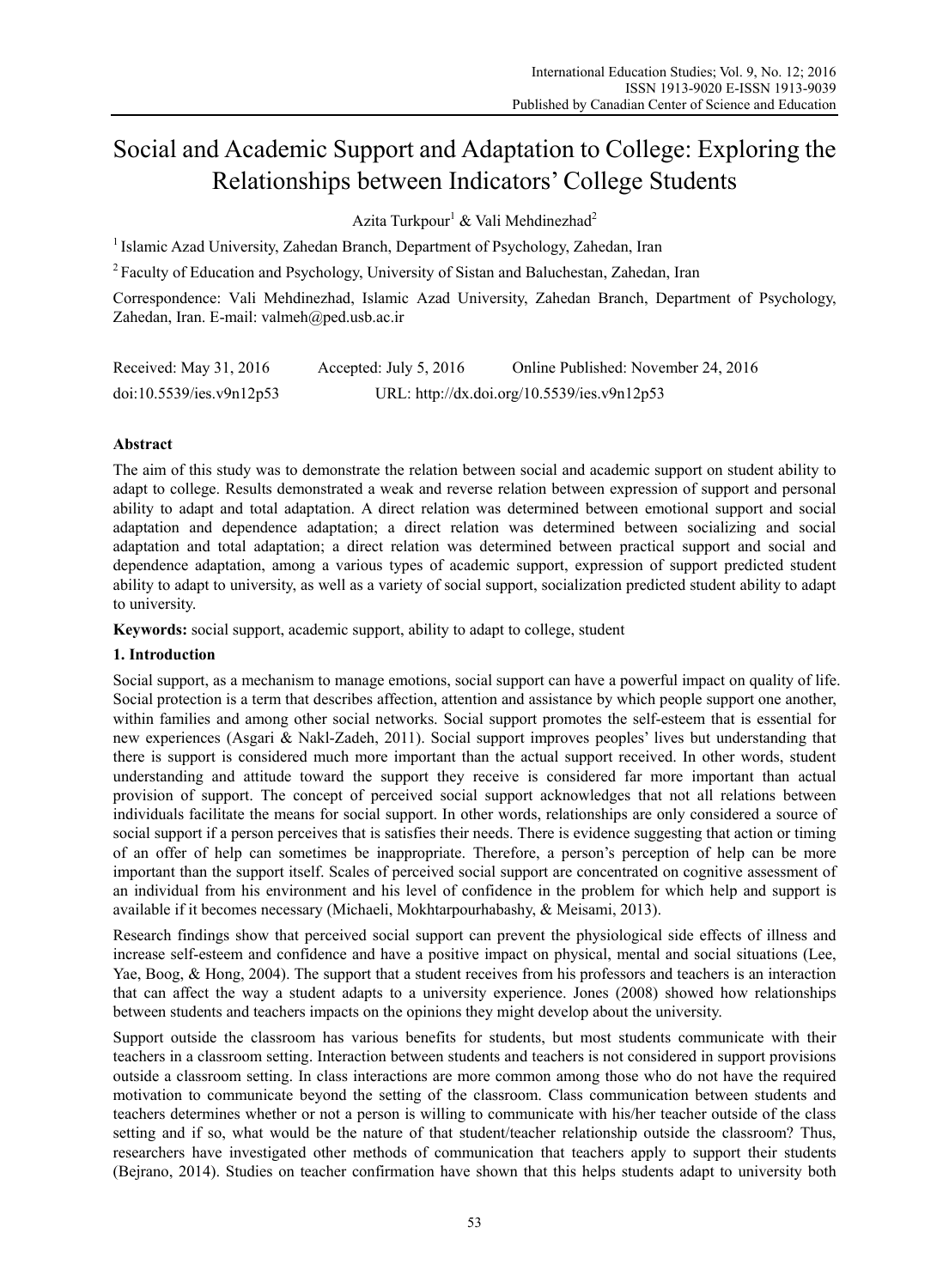academically and emotionally. Ellis (2000) concluded that confirmation by a teacher had a strong impact on student cognitive ability and the effectiveness of student learning.

Thompson and Maser (2009) shows that academic support promotes adaptive aspects of education in the following ways: Firstly, by helping each other in class with educational and strategies of class preparation, students can ease each other's path to adapt to an academic environment. In the research of Thopmson and Maser, students encouraged each other to study, helped each other with homework, worked together to solve problems and shared related classroom experiences. Secondly, students helped their friends in social adaptation by being more friendly and providing a support network at university. Students emphasized the importance of teamwork in helping each other to create a support network. Thirdly, students helped each other to adapt personally and emotionally. This was achieved by raising each other's self-esteem; raising levels of trust between students and by sharing problems and inconveniences. Finally, students created new positive experiences within a university setting and thereby helped their friends to get established in the education environment. Students expressed that motivated people liked having a support group because "these motivated people help to make a strong academic environment inside and outside the classroom." Therefore, a student with classmates that are also his friends may get a sense of belonging to of that educational institution (Bejerano, 2014).

Schrodt et al. (2009) determined that confirmation from a teacher depends directly and indirectly on a student opinion about that teacher's credibility and his personal assessment of a teacher. These studies show that when teachers expressed positive behavior it had a positive effect on students' opinions and feelings about their education and feelings about themselves and thus they adapted more easily to their education. Results reported in Jones (2008) suggest that students were very enthusiastic and happy to learn from teachers who offered high-level support outside the class setting and that this process will be reduced in teachers who only offer limited support to students and teachers who provided no support. Jones concluded that teachers who provided support outside the class setting helped their students to cope with the stresses involved in academic life. Results of Jones also revealed that support gives value and credit to students and encourages them not to give up; thus helping students adapt to an academic environment. Teachers were considered as the most valuable resource for students through provision of valuable tips for dealing with difficult circumstances. Regarding social support and adaptation, other research studies on the subject are as follows; Salvia, Italian and Limonene (2003), White and Hastings (2004) and Cecilia and Belgrade (2007). These mentioned research papers highlighted a significant relation between social support and ability to adapt. In addition, other research demonstrates that social support had a positive effect on ability to adapt (Holland & Holahan, 2003, Brambli, Davidson, & Emerson, 2004). Tao, Dong, Pratt, Pancer, and Hunsberger (2000) suggest that social support had a close relation with social adaptation. Davidson et al. (2005) investigated the relation between observed social support and adaptation behavior of youth and concluded a significant relation between social support and adaptive behavior among students (Khaksar-Beldaji, & Khodapanahi, 2006). Wallace (2001) investigated the relation between education achievement, learned helplessness and psychological adaptation and concluded that there was a link between successful education and psychological adaptation and that boys did better than girls in terms of psychological adaptation. King (1999) showed that boys ranked better than girls in terms of having a positive attitude to life and feelings of happiness and satisfaction with life. The results of Loieng (1997) proved that in the entire and social adaptation, in terms of gender showed no significant difference. Ranchor, Bouma, and Sandrmn (1996) reported that social support had a positive relation with health and thus, increased a person's ability to deal with anxiety and stress. Researchers have also agreed that social support protected a person from stress and anxiety.

In general, it can be said that socialization is a process of bilateral communication between society and an individual and that this process continues in the two categories of learning and teaching over the course of a lifetime and that social adaptation takes place as part of this process. Furthermore, concepts of adaptation and social adaptation are relative and variable from one society to another according to culture and beliefs. For example, in a Muslim country some behavior may be considered compatible but could be quite incompatible in another. Therefore, adaptation and being in harmony with the surrounding environment is a vital for every living being and every human being makes a conscious or unconscious effort to meet his diverse and sometimes conflicting needs in the environment in which he or she lives (Azin & Mousavi, 2012).

The purpose of adaptation is to establish a psychologically satisfying relationship to one's environment and this is understood as individual's responses that effect harmonic adaptation to a situation or set of circumstances. Therefore, achieving a desired level of adaptation in different areas will meets the demands and needs and desires and for realizing an individual's potential (Brghandan, 2013). To become compatible with an environment and in harmony with oneself and one's surroundings is vital for every living being and every human being tries consciously or unconsciously to meet diverse and sometimes, conflicting demands of their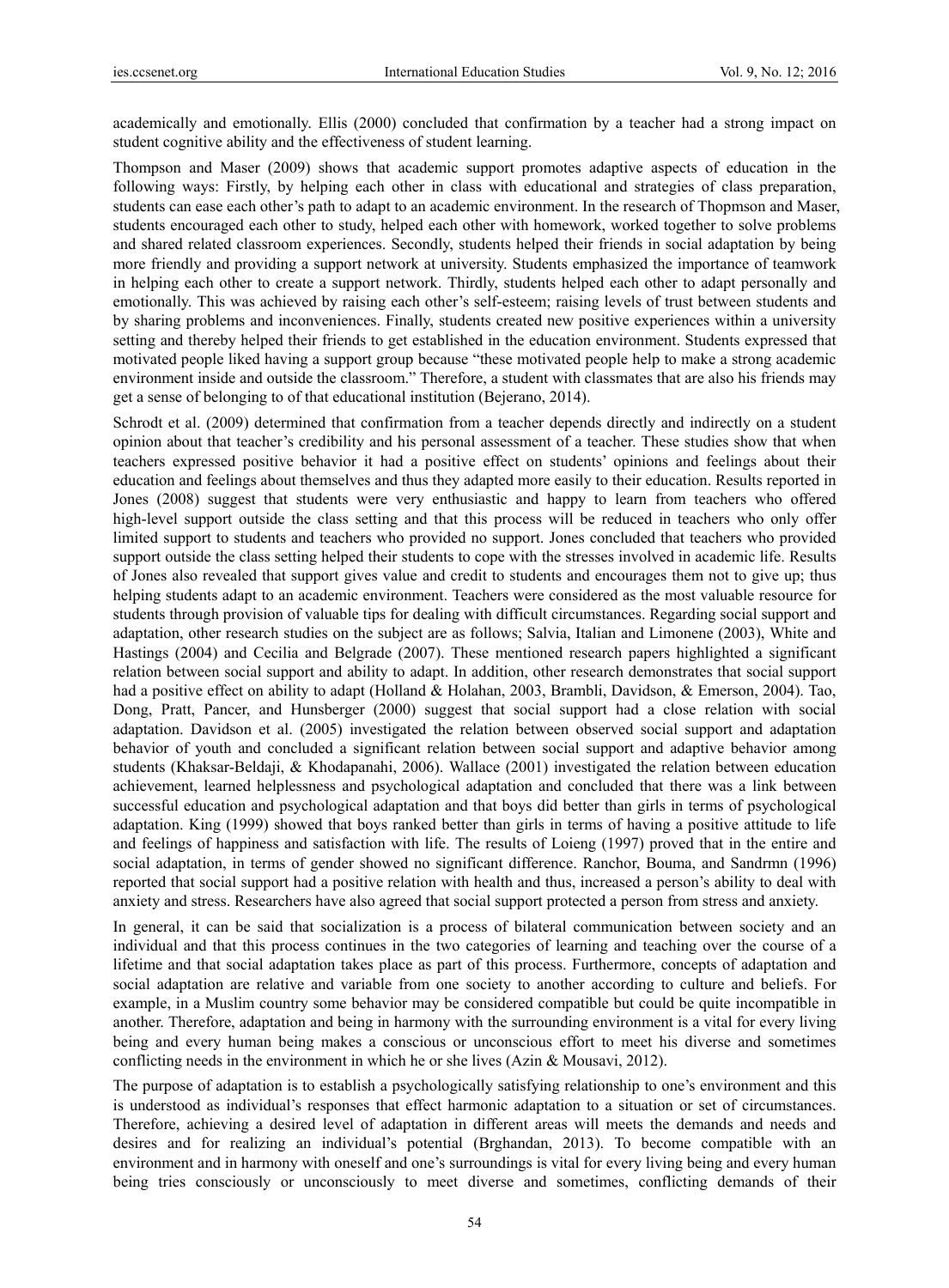### environment (Azin & Mousavi, 2012).

Adopting appropriate exposure practice can help a person to adapt. Confronting a situation involves a series of cognitive and behavioral strategies that can be applied by a person to manage in stressful and difficult situations (Folkman & Moscovetiz, 2004). Personality traits have a great effect on the way people adapt to an environment. Moormi (2002) concluded that parenting style of single-parent children had no direct relation with their children's emotional and social ability to adapt while factors such as other types of social support and a child's intelligence, may have a role in offsetting the effects of a mother's absence of personal-social adaptation and their character. Soda, in his background review, questions the environment and the future. Student's social adaptation is also affected by academic and non-academic factors; in particular, research has shown that social acceptance by teachers and classmates leads to different compatible outcomes in this the period (Mercer, 2008).

Having the ability to adapt is a characteristic that enables an organism to survive and reproduce meaning that such characteristics are better designed in some environment compared to others? Any change in human life, pleasant or unpleasant, requires some readjustment (Hosseinian et al., 2007). A student environment, as a modernization process and due to fundamental differences with the family environment, causes changes in the morale of students and affects a person's power to adapt; this is also affected by the university environment. As noted, social and academic student support had a positive impact on student ability to adapt and on a student's future success, and in many cases this played a decisive role in a student's achievement in education and socialization. Therefore, considering the importance of student social and academic support and its important role in education, this study considered that research was necessary in this area so the role of social support and academic support was investigated in student ability to adapt to University.

## *1.1 Research Questions*

- 1) Is there a relationship between student academic support and their ability to adapt to college?
- 2) Is there a relationship between student social support and their ability to adapt to college?
- 3) Is the range of academic student support facilities for university students able to predict their ability to adapt to college?
- 4) Is the range of student social support at university able to predict their ability to adapt to college?

#### **2. Method**

This study applied a descriptive methodology with a correlated approach. The target population in the study included all students of Azad University in Zahedan in the year of 2016-2015. The above students were categorized into three groups; Human Science, Basic Science and Technical and Engineering; there was a total of 8300 people and the statistical population of 368 people was determined using the Krejcie and Morgan's Table (1970). Details of the sample population are shown in Table 1.

|                   |                           | F   | $\frac{0}{0}$ |
|-------------------|---------------------------|-----|---------------|
| Gender            | Male                      | 197 | 53.5          |
|                   | Female                    | 171 | 46.5          |
|                   | $>_{21}$                  | 120 | 32.6          |
| Age               | $21 - 24$                 | 112 | 30.4          |
|                   | $\leq$ 24                 | 136 | 37            |
|                   | Human Sciences            | 266 | 72.3          |
| Field of Study    | <b>Basic Sciences</b>     | 39  | 10.6          |
|                   | Technical and Engineering | 63  | 17.1          |
| Educational Level | Bachelor D.               | 232 | 63            |
|                   | Master D.                 | 136 | 37            |

Table 1. Characteristics of the sample population  $(N = 368)$ 

The following questionnaires were used to collect data:

1) Student academic support scale of Thompson and Mazer (2009) had 15 items in four sub-components: a)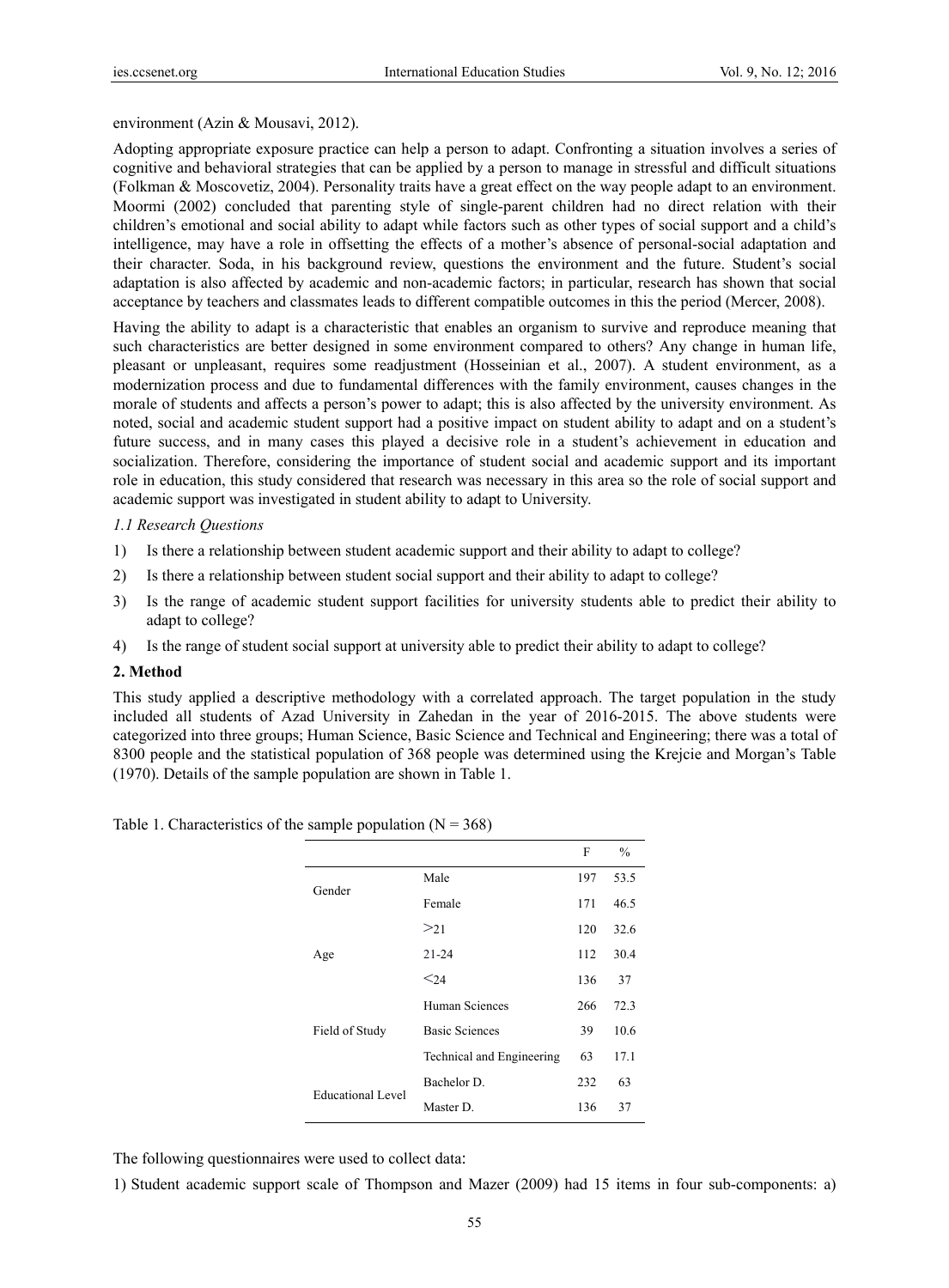information, items 1 to 7, b) esteem items 8 to 10, c) motivation items 11 to 13, d) expression, items 14 and 15.

Responses to the items of this questionnaire were recorded as a scale of options ranging from 1-5, from not at all  $= 1$  to every day  $= 5$ .

2) Social support was evaluated according to the behavior scale of Vaux, Riede and Stewart (1987). The mentioned questionnaire had 35 items in four sub-components: a) emotional support, items 1 to 9, b) socialization, items 10 to 14: c) application assistants (practical), items 15 to 24: d) advice and guidance, items 25 to 35.

Responses to items of this questionnaire were set in the range of five options from do not let anyone =1 to most of the family members do it  $= 5$ .

3) Student ability to adapt to the college a) scientific adaptation, items 1 to 5: b) social adaptation, items 6 to 11: c) personal and emotional adaptation, items 12 to 16: d) affiliation, items 17 to 21.

Responses to the items of this questionnaire were set in a range of five options from completely false  $= 1$  to quite right  $= 5$ .

Cronbach's alpha test was used to compare reliability; calculated values were noted in the table below.

Table 2. The main questionnaire components and their reliability coefficient

| Questionnaires        | Number of items | $\alpha$ |
|-----------------------|-----------------|----------|
| Academic Support      | 15              | 0.89     |
| Social Support        | 35              | 0.94     |
| adaptation to college | 21              | 0.78     |

In this study research data was analyzed according to inferential statistics such as the Pearson correlation test, analysis of variance and stepwise regression. It should be noted that all the statistical calculations were conducted with SPSS, version 19, software.

### **3. Results**

Is there a relationship between academic student support and their ability to adapt to college?

Academy Adaptation Social Adaptation Personal Adaptation Dependence Adaptation Adaptation (Total) Informational Support r  $-0.084$  -.012 .017 -.059 -.044 Esteem Support r -.056 .035 -.025 .021 -.008 Motivational Support r  $-.053$   $-.012$   $-.084$   $-.014$   $-.065$ Venting Support r  $-108*$  .038  $-123*$   $-102*$   $-120*$ Academic Support (Total) r -.092 .008 -.043 -.047 -.064

Table 3. Academic student support and their ability to adapt to college  $(N = 380)$ 

**\*** P<.05.

As seen in Table 3, among the different types of academic support, there was a significant and inverse – although insignificant difference- between expressing support and scientific, personal adaptation and student dependency with the university and the same adaptation ( $p < .05$ ). There was no statistically significant difference determined between the other items.

Is there a relationship between social support and student ability to adapt to college?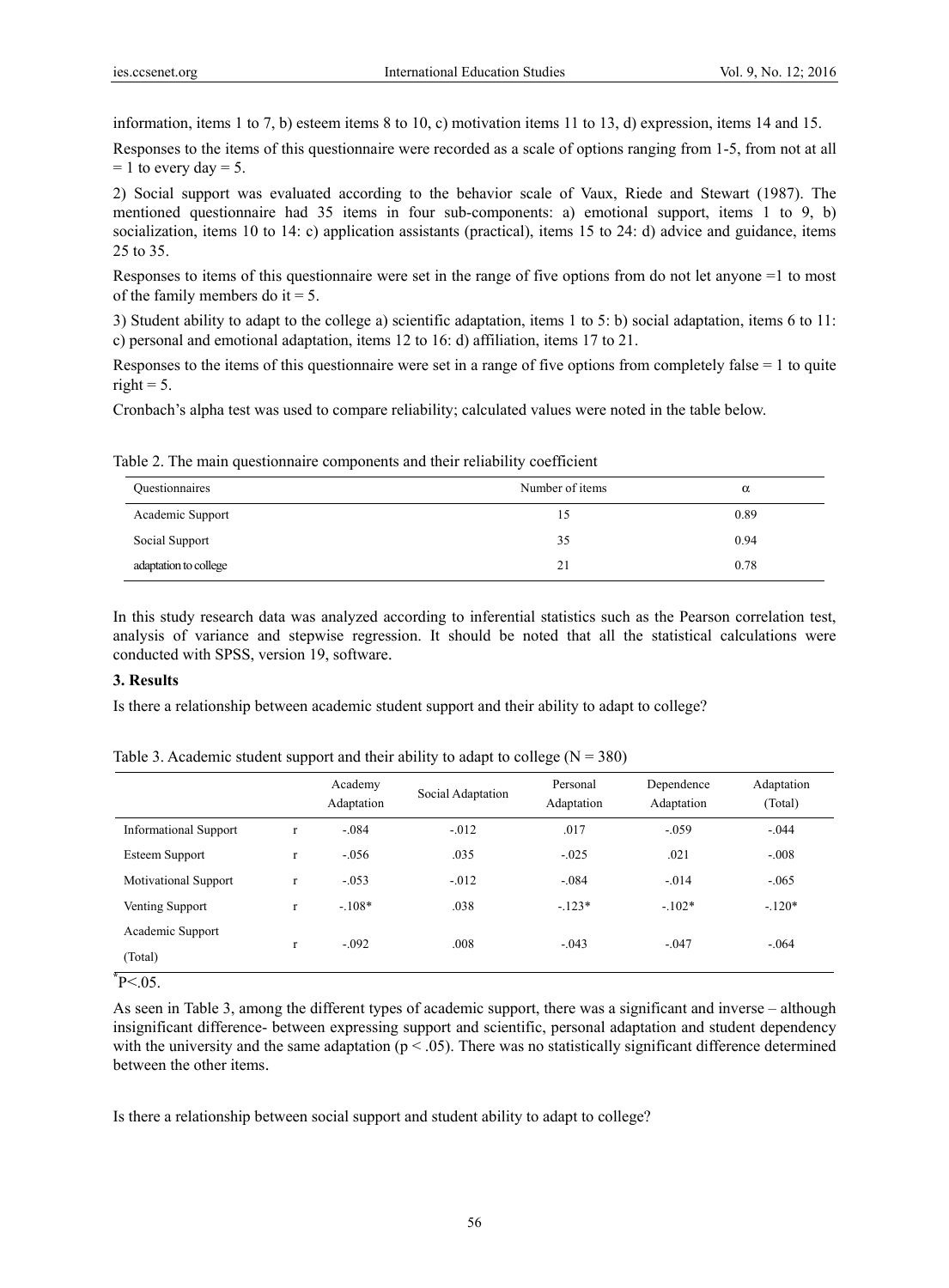|                                                         |              | Academic<br>adaptation | Social adaptation | Personal<br>adaptation | Dependence<br>adaptation | <b>Adaptation</b> (Total) |  |
|---------------------------------------------------------|--------------|------------------------|-------------------|------------------------|--------------------------|---------------------------|--|
| <b>Emotional Support</b>                                | $\mathbf{r}$ | $-.085$                | $.191**$          | $-0.013$               | .133'                    | .084                      |  |
| Socialization                                           | $\mathbf{r}$ | $-.067$                | $.269***$         | .024                   | .093                     | .116                      |  |
| <b>Practical Support</b>                                |              | $-.052$                | $.168***$         | .027                   | $.120*$                  | .100                      |  |
| Consultation and Guidance                               |              | $-.158$ **             | $.168***$         | .010                   | .032                     | .026                      |  |
| Social Support (Total)<br>and the control of<br>about a | r            | $-.115$ <sup>*</sup>   | $.224***$         | .013                   | .105                     | .088                      |  |

Table 4. Social support and student ability to adapt to college  $(N = 380)$ 

**\*** P<.05; **\*\***P<.01

As can be seen in Table 4, except for a significant relation between emotional support and social adaptation  $(r= .191)$ ) and dependency  $(r = .133)$  and socialization with social adaptation  $(r = .269)$  and total adaptation  $(r = .191)$ 116), consulting and guidance with scientific adaptation ( $r = -158$ ) and social adaptation ( $r = 0.168$ ), and total social support with scientific adaptation ( $r = 1.115$ ) and social adaptation ( $r = .244$ ), there was no statistical significant relation determined between the other components.

Is a variety of academic support at university able to predict student ability to adapt to college?

Table 5. Prediction regression of students' adaptation by a variety of academic supports ( $N = 380$ )

| <b>Step</b> | Independent variable $R$ $R^2$ Adj, $R^2$ $R^2$ Change B |  |      |                     | Sig. |
|-------------|----------------------------------------------------------|--|------|---------------------|------|
|             | Discharge Support .120 .014 .012                         |  | .014 | 53.862 .000         |      |
|             |                                                          |  |      | $-120 - 2311 - 021$ |      |

Stepwise regression was used to predict student ability to adapt to university by a range of types of academic support. At this stage, discharge was the most anticipated from student ability to adapt to university, results are shown in the table above. These results show, that expressing support could predict 12 percent student ability to adapt to university. In addition, according to the obtained t 2.31 and the significant degree of 0.05, the model was successful at the level of 0.95. In other words, it was determined with 95% confidence that only the variable of expression of support was determined as significant model.

Is the variety of type of social support at university able to predict student ability to adapt to college?

Table 6. Prediction regression of students' adaptation by a variety of social supports ( $N = 380$ )

| <b>Step</b>   | Independent variable $R$ $R^2$ Adj. $R^2$ $R^2$ Change B |             |      |              |        | Sig. |
|---------------|----------------------------------------------------------|-------------|------|--------------|--------|------|
|               |                                                          |             |      |              | 26.728 | .000 |
| Socialization | $.116^a$ .013                                            | $\cdot$ 011 | .013 | $.116$ 2.235 | .026   |      |

Stepwise regression was used to predict student adaptation to university by a variety of types of social support. At this stage, socialization was the most anticipated type of support for student ability to adapt to university; results are shown in the table above. Results show that socialization predicted 11 percent of student ability to adapt to university. In addition, according to the obtained result of t 2.24 and the significant degree of 0.05, success of this model was confirmed at the level of 0.95. In other words, it can be determined at 95% confidence level that only the variable of socialization was determined as significant in the model.

#### **4. Discussion and Conclusion**

In relation to the first research question "Is there a relation between student academic support and type of support in terms of a student's compatibility with the university?" Results show an inverse and weak relationship between venting support and personal adaptation and consistency. The results of this study were aligned to those reported in Rahimi-Nejad et al. (2014), on the relation between Shahed students' perceptions of the educational atmosphere, their personal and family characteristics with social adaptation showed that the students' satisfaction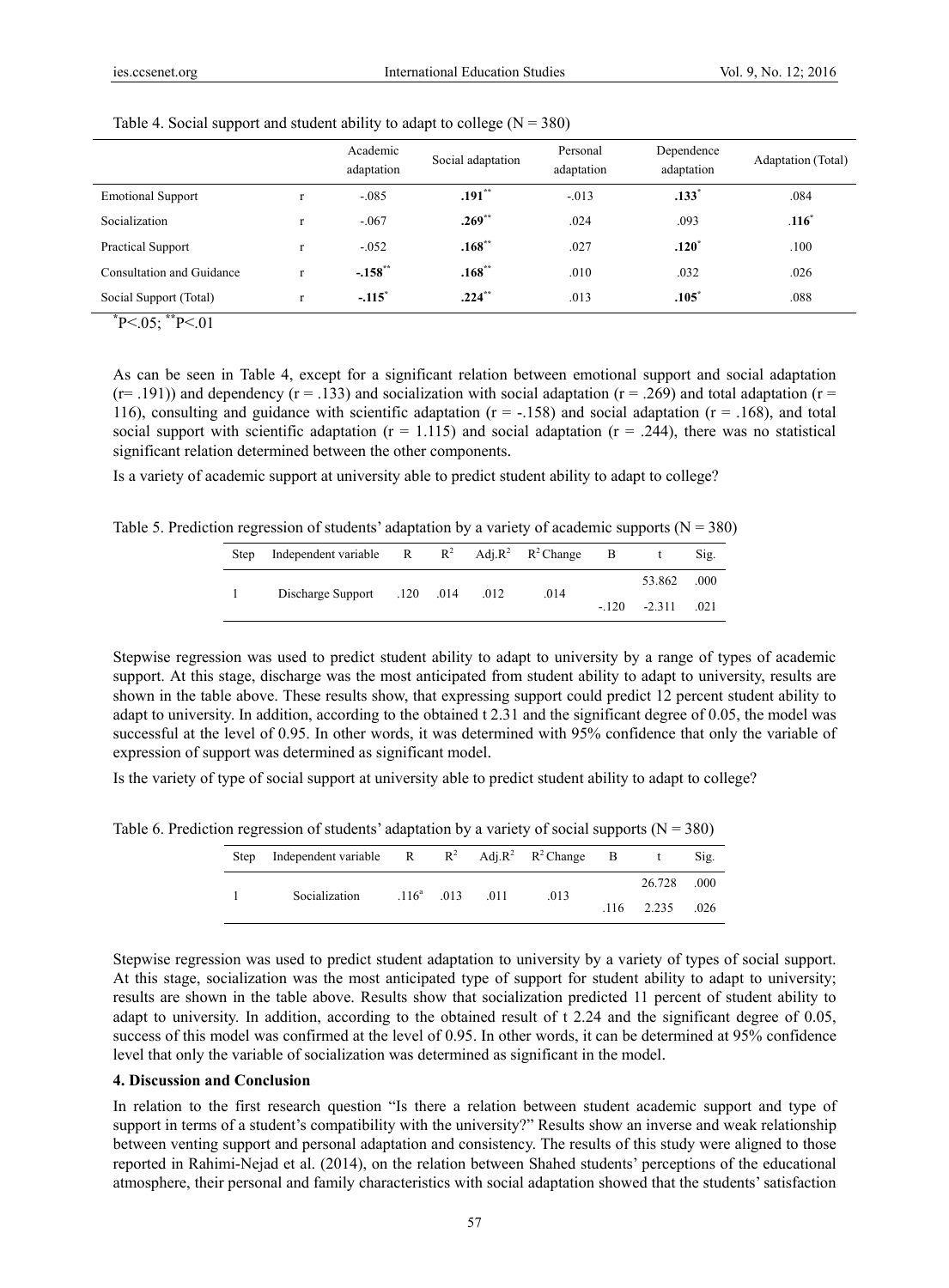of Shahed share, other students' positive opinion to Shahed students, the teachers' dealing and Shahed students marriage that are predictors of Shahed students' social adaptation. The results of Thomson and colleagues (2009) and Wallace's Research (2001), indicate that the relation between educational achievement and with psychological adaptation, as well as the research results of Gharagozlou, Rahimi-nejad, and Rezazadeh (2009) showed a direct and significant positive relationship between adaptation and social support, results align with those of this current research.

In relation to the second research question "Is there a relation between a student social support and type of support with student compatibility to university?" Results show a direct relation between emotional support with social and dependent adaptation, a direct relation between socialization and social and total adaptation, a direct relation between practical support with social and dependent adaptation and a direct relation between consultation and guidance with social adaptation, as well as a direct relation between total support and social adaptation. However, an inverse relation was determined between consultation and guidance with scientific adaptation and total support with scientific adaptation. These results align with those reported in Khoshkonesh et al. (2011), entitled *The role of fundamental needs and social support in high school students' social adaptation* show a direct relation between social support and student ability for social adaptation. Other studies on social support and adaptation are those of Saloviita, Italianna, and Leinonen (2003), White and Hastings (2004) and Sisilia and Bulgery (2007). The mentioned researches demonstrate a significant relation between social support and adaptation. Other research has also shown that social support had a positive effect on adaptation (Holland  $\&$ Holahan, 2003; Brambli, Davidson, & Emerson, 2004). Tao, Dong, Pratt, Pansr, and Hansbergur (2000) also suggest that social support had a close relation with social adaptation. Davidson et al. (2005) reports on the relation between observed social support and adaptation behavior of young people and concludes that the relation between social support and student behavior showing compatibility behaviors was significant. Results of these mentioned researches are aligned with results of this research.

In relation to the third research question, "Could a variety of type of academic support predict their student ability to adapt to university?" Results show that among the components of academic support, expressing support predicted student adaptation to university. The results of this study, as well as those reported in Wright (2012) show that students helped each other through emotional support, easy job support and academic support to adapt to university and these forms of support confronted the stress of transition to university.

In relation to the fourth research question, "Could a variety of types of social support predict student ability to adapt to university?" Results show that only socialization was able to predict student ability to adapt to university.

In summary, the results of this study on the current statistical population can be stated as follows:

- There was a weak and inverse relation determined between expressing support and personal ability to adapt and total adaptation.
- There was a direct relation determined between emotional support with social and dependent adaptation; a direct relation between socialization with social and total adaptation; a direct relation between practical support with social and dependent adaptation and a direct relation between consultation and guidance with social adaptation as well as a direct relation between total support and social adaptation.
- There was an inverse relation determined between coping strategies and scientific adaptation.
- Among the components of academic support, expressing support predicted student ability to adapt to university.
- None of the above components of social support were able to predict student ability to adapt to university.

According to results of the first research question, there was no relation between academic support and student ability to adapt to university and recommendations are as follows

- 1) Elite students and those with a low-income should be sponsored by the by University.
- 2) Interest-free loans should be granted for students in higher education.

According to these results of the second research question showing a direct relation between social support and adaptation, it is recommended that:

- 1) Social and religious counseling sessions be conducted for students to raise student awareness and decision-making ability.
- 2) Creation of an intimate atmosphere between students and officials in order to solve students' issues more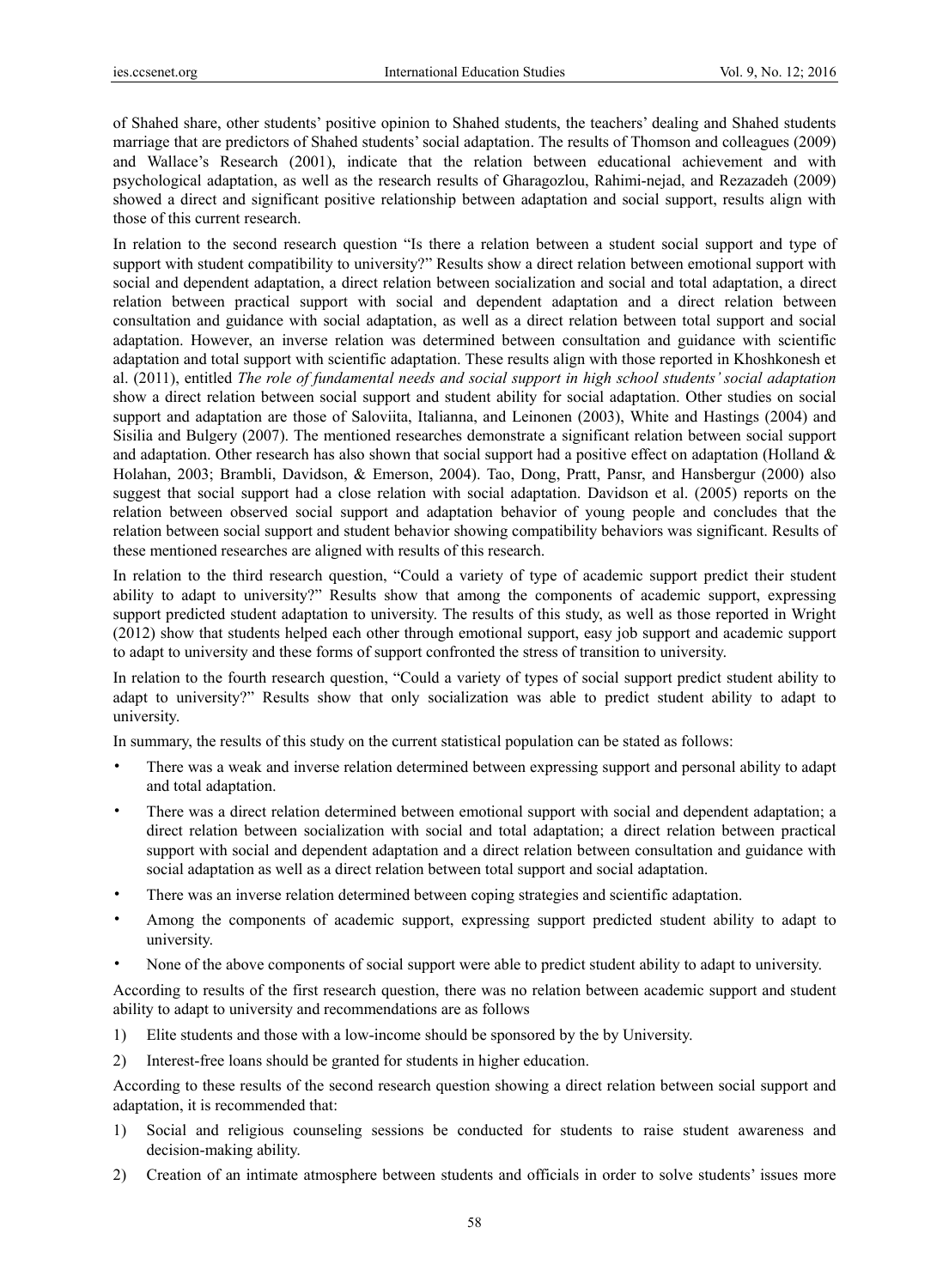#### easily.

According to the results of the fourth research question demonstrating that among the components of academic support, expressing support predicted student ability to adapt to university, it is suggested that:

- 1) Special academic support is provided for students.
- 2) Consultation with students is given high priority.

According to results of the fifth research question, none of the social support components were able to predict student ability to adapt to university, it is suggested that:

- 1) More attention is paid to students' needs.
- 2) Plans for the future should be made for students.

#### **References**

- Asgari, P., & Nakl-Zadeh, M. (2011). The relation between job stress and social support with job satisfaction in employees of National Drilling Company. *New findings in psychology*, *5*(1), 37-52.
- Azin, A., & Mousavi, M. (2012). Studying the effects of experimental factors on the high school students' social adaptation in Fereydunshahr city, year 2010. *Applied Sociology*, *22*(1), 183-200.
- Barghandan, S., Tarkhān, M., & Ghaemi-Khomami, N. (2013). Determining the efficacy of anger management training on high school students' social adaptation in Rasht. *Clinical psychology studies*, *2*(4), 139-166.
- Bejerano, A. R. (2014). *An Examination of the Role of Social Support, Coping Strategies, and Individual Characteristics in Students' Adaptation to College*. Advisor: William**.** Seiler, University of Nebraska.
- Bromley, J., Hare, D. J., Davison, K., & Emerson, E. (2004). Mothers supporting children with autism spectrum disorders. social support, mental health status and satisfaction with services. *Autism*, *8*(4), 409-423. http://dx.doi.org/10.1177/1362361304047224
- Crede, M., & Niehorster, S. (2012). Adjustment to college as measured by the students' adaptation to college questionnaire: A quantitative review of its structure and relationships with correlates and consequences. *Educational Psychology Review*, *24*(2), 133-165. http://dx.doi.org/10.1007/s10648-011-9184-5
- Ellis, K. (2000). Perceived teacher confirmation: The development and validation of an instrument and two studies of the relationship to cognitive and affective learning. *Human Communication Research*, *26*(4). 264-291. http://dx.doi.org/10.1093/hcr/26.2.264
- Folkman, S., & Moskowitz, J. T. (2004). Coping: Pitfalls and promise. *Annual Review of Psychology*, *55*(3), 745-768. http://dx.doi.org/10.1146/annurev.psych.55.090902.141456
- Gharagozlou, F., Rahimi-Nejad, A., & Rezazadeh, M. R. (2009). Study the relation between social support from family and friends with the students' educational adaptation. *Article collection of the third national congress of the family pathology*. Tehran, Iran. Iran. May 23-26, Shahid Beheshti University
- Holland, K. D., & Holahan, C. K. (2003). The relation of social support and copin to positive adaptation to breast cancer. *Psychology and Health*, *18*(1), 15-29. http://dx.doi.org/101080/0887044031000080656
- Hosseinian, S., Yazdi, M., Khaleghi-Qadiri, R., & Zahraei, Sh. (2007). *Study the relation of comparing mental*  health and stress coping methods among students in Tehran Universities. 3<sup>rd</sup> global Seminar on students' mental health. *Tehran*: Science and Technology University
- Jones, A. C. (2008). The effects of out-of-class support on student satisfaction and motivation to learn. *Communication Education*, *57*(4), 373-388. http://dx.doi.org/10.1080/03634520801968830
- Khaksar-Boldaji, M. A., & Khoda-Panahi, M. K. (2006). The Relation between religious orientation and psychological adaptation in students. *Journal of School Psychology*, *9*(3), 310-320.
- Khoshkonesh, A., Assadi, M., Shir Ali Pour, A., & Keshavarz Afshar, H. (2011). The role of basic needs and social support in high school students' social adaptation. *Journal of Applied Psychology*, *4*(1), 82-94
- Lee, E. H., Yae, C. B., Boog, P. H., & Hong, C. K. (2004). Relationships of mood disturbance and social support to symptom experience in Korean women with breast cancer. *J Pain symptoms manage*, *27*(5), 425-433. http://dx.doi.org/10.1016/j.jpainsymman.2003.10.007
- Leong, F. T. L., & Bonez, M. H. (1997). Coping styles as predictors of college freshman: The important of gender and living environment. *College student Journal*, *40*(1), 142-150.